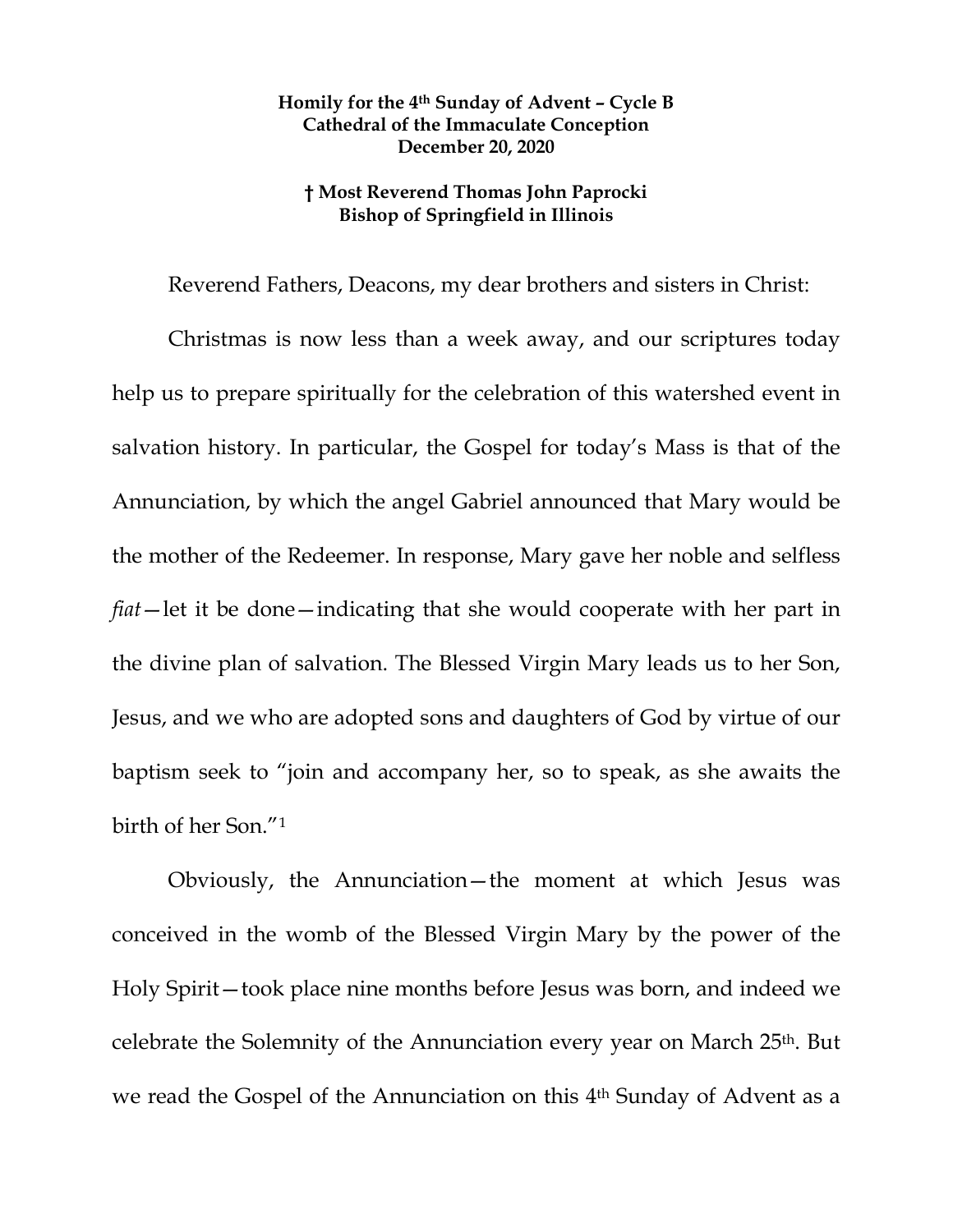way of recalling the key events that led up to the birth of Our Lord and Savior.

The Blessed Virgin Mary's acceptance of her vocation to be the Mother of God is not simply a passive submission to let something happen to her or in her, but is an active expression of her faith, hope and love.

The angel greets her as "Mary, full of grace." It is almost as if her surname is "full of grace," for that most eloquently and completely describes precisely who she is. Being full of grace, her response to the angel is imbued with the graces of the theological virtues. Her "yes" is an act of faith, for she believes what the angel says to her is true. It is also an act of love, for she cannot refuse to respond in love to the One who calls her in love. Finally, it is an act of hope, because Mary trusts that what the angel says to her will come to fulfillment.

It is this aspect of hope that I wish to highlight today for our spiritual nourishment and inspiration. As the calendar year of 2020 draws to a close in less than two weeks, the challenges and difficulties of the past twelve months—that no one expected as the year began last January—have left many people discouraged. The perfect antidote to discouragement is the virtue of hope.

2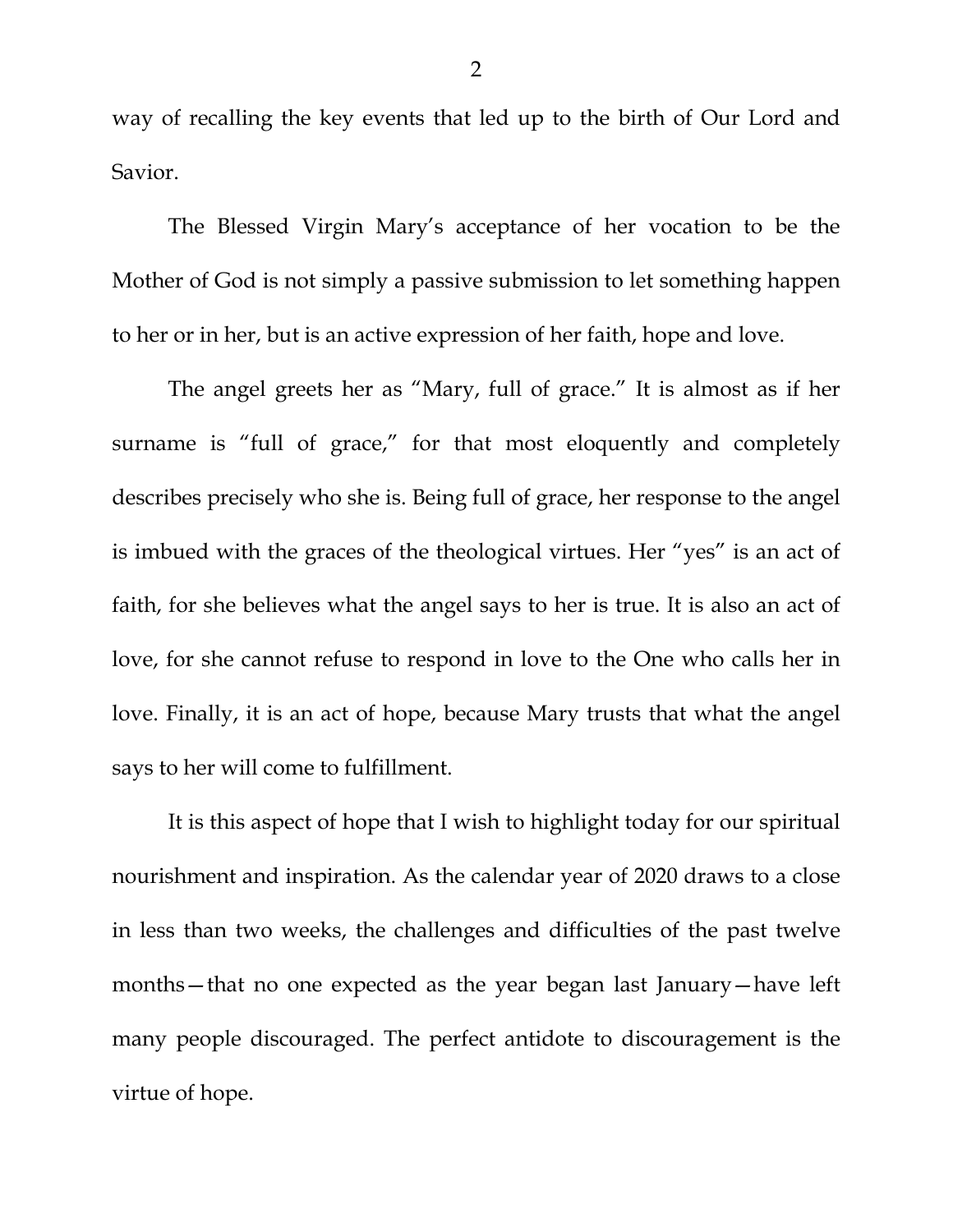In his book of daily meditations called, *In Conversation with God*, Father Francis Fernandez wrote:

The ones who become discouraged are not those who undergo difficulties and feel pain. It is those, rather, who do not aspire to sanctity and eternal life, those who despair of ever reaching them, who buckle and give up. The attitude of the former is shaped by a lack of faith, by comfort-seeking, lukewarmness and an excessive attachment to earthly goods, which they consider the only good things worth having. Discouragement, if it is not remedied, paralyses any effort to do good and overcome difficulties. . . .

From the stable at Bethlehem to the moment of His ascension into Heaven, Jesus Christ proclaims a message of hope. Jesus himself is *our only hope* (cf. 1 Tim. 1:1). He is the firm pledge that we will attain to the marvelous future we have been promised. We look towards the cave at Bethlehem *in watchful hope*, understanding that it is only in His company that we can *boldly approach God the Father* (1 Tim. 3:12).

Our Lord himself points out that the principal objects of Christian hope are not the good things of this life which *moth and rust consume, and which thieves can break in and steal* (Matt. 6:19), but the treasures of the incorruptible heritage and, above all, the supreme happiness of the eternal possession of God.

We confidently hope that one day He will give us eternal blessedness, and here and now, pardon for our sins, and His